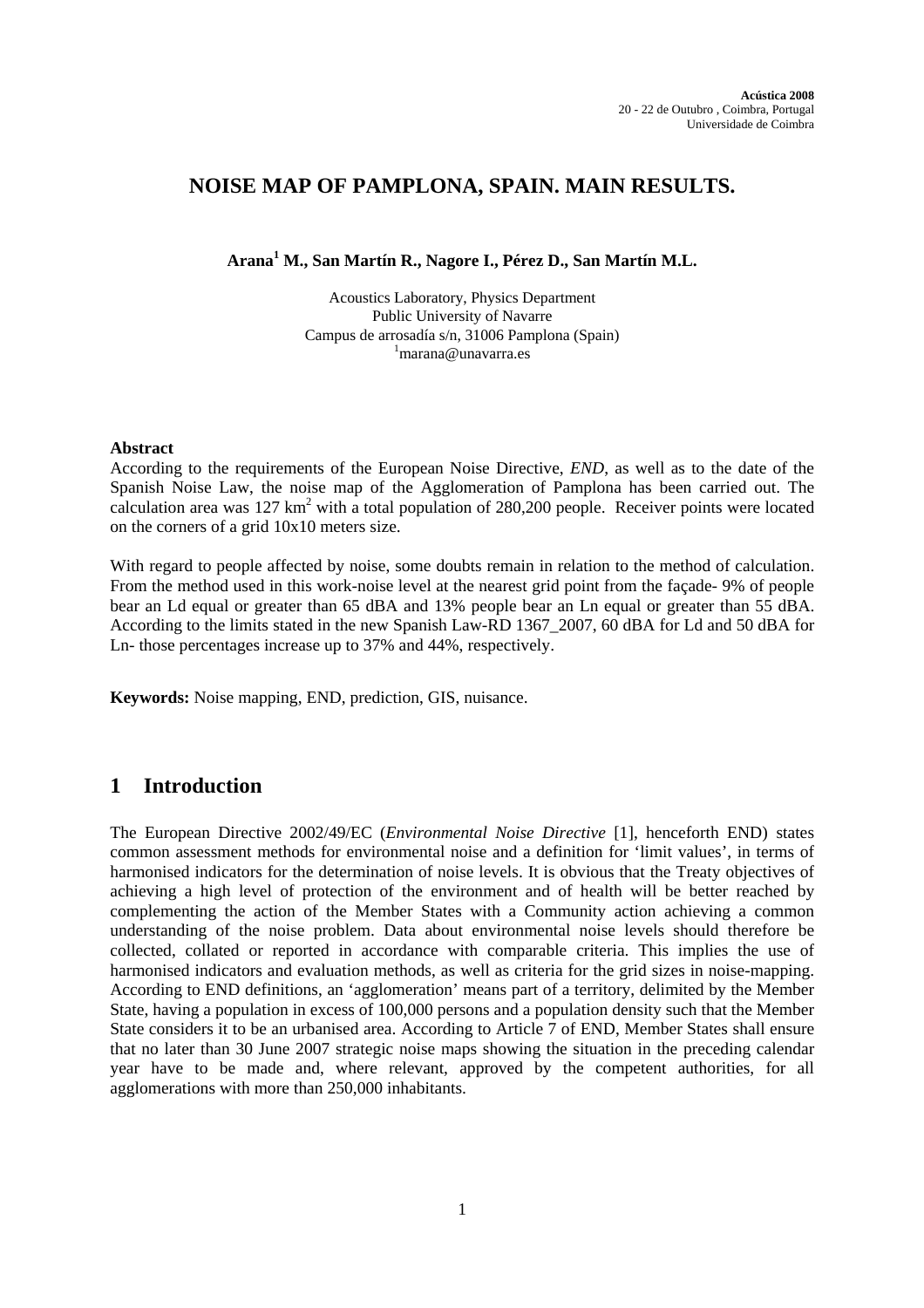The agglomeration of the region of Pamplona takes up an area of  $127 \text{ km}^2$  with a total population of 280,200. The official denomination for this agglomeration is 19\_C\_PAMPLONA. Figure 1 shows the location of Navarre in Spain as well as the location of the region of Pamplona within Navarre.



Figure 1 – Location of the agglomeration of Pamplona in Navarre, Spain.

Besides the city, the agglomeration of Pamplona includes a total of nineteen villages in their surroundings. Figure 2 shows villages surrounding the city and their area, in  $km<sup>2</sup>$ . The external red line covers the calculation area.

There are many different environmental noise sources so the first step to elaborate a noise map is to differentiate such sources. Four types of sources were analyzed; road, railroad, industry and aircraft. The way followed was to elaborate individual noise maps by each one of the sources. Introduction of every road-which their corresponding traffic density, average speed, percentage of heavy vehicles, etc.- became tedious. A total of 7,441 roads were introduced in the model. Once individual noise maps were calculated, an energetic sum of the four maps was done in order to get the total noise map of the agglomeration.

### **2 Methodology**

#### **2.1 Equipment and Digital Terrain Model**

The environmental prediction software Cadna/A V. 3.6.118 from Datakustik© [2] was used to calculate the noise map of the agglomeration of Pamplona. At the present time it is one of the most popular noise prediction software. Several measurements were carried out in order to compare actual noise levels with predicted noise levels, obviously under consideration of equal values for the variables: traffic density, average speed, etc. For that, two Sound Level Meters B&K type 2260 with modules BZ 7203, and two environmental stations of 01 dB type Oper@ EX+ GSM GPRS #20181 were used in the measurements.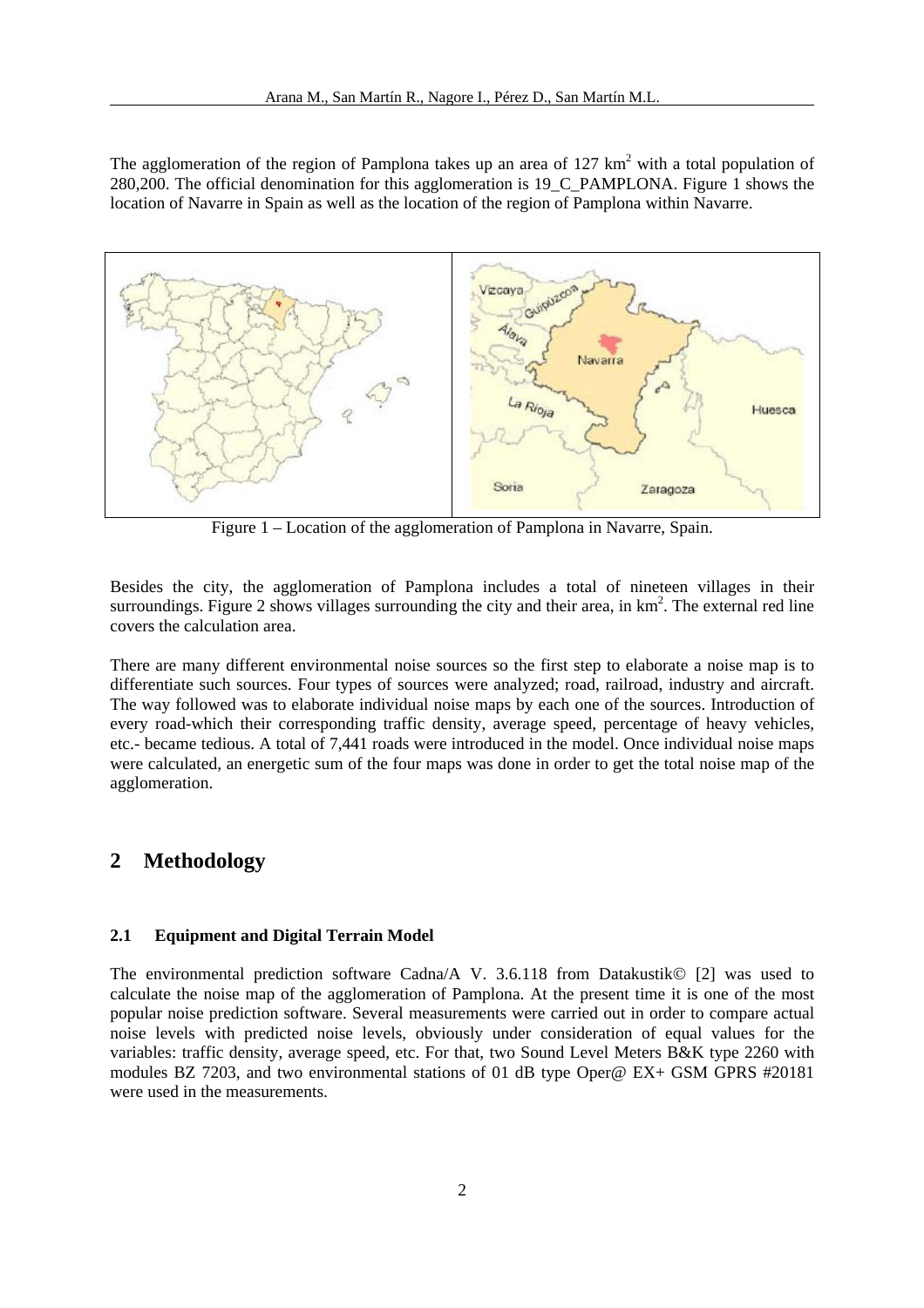

Figure 2 – Municipalities inside the calculation area

In order to carry out the calculation, the first step is to import the needed objects to build the 3D model of the calculation area. In this case, 22,903 contour lines (iso-lines), 12,703 curve lines (different height at each point) and 39,930 elevation points were used to build the Digital Terrain Model (DTM), in which 22,272 buildings, 7,441 roads, 538 industrial sources and a railroad were placed. The zcoordinates of points ranged from 380 to 750 meters. Because the grid size chosen was 10 x 10 meters (combining precision and time) the number of points calculated was-approximately-  $1,26 \cdot 10^6$ .

#### **2.2 Calculation parameters**

The configuration of the main calculation parameters is shown in table 1. The *Raster Factor* was established in 0.5, as it is the maximum value allowed by ISO 9613-2 [3] and provides a very good time-accuracy ratio. The most critical parameter is the reflection order. In general, the chosen value (1) implies enough precision although for severely screened receiver points as well as for very narrow streets with high buildings-*canyon* configuration- differences can be large [4].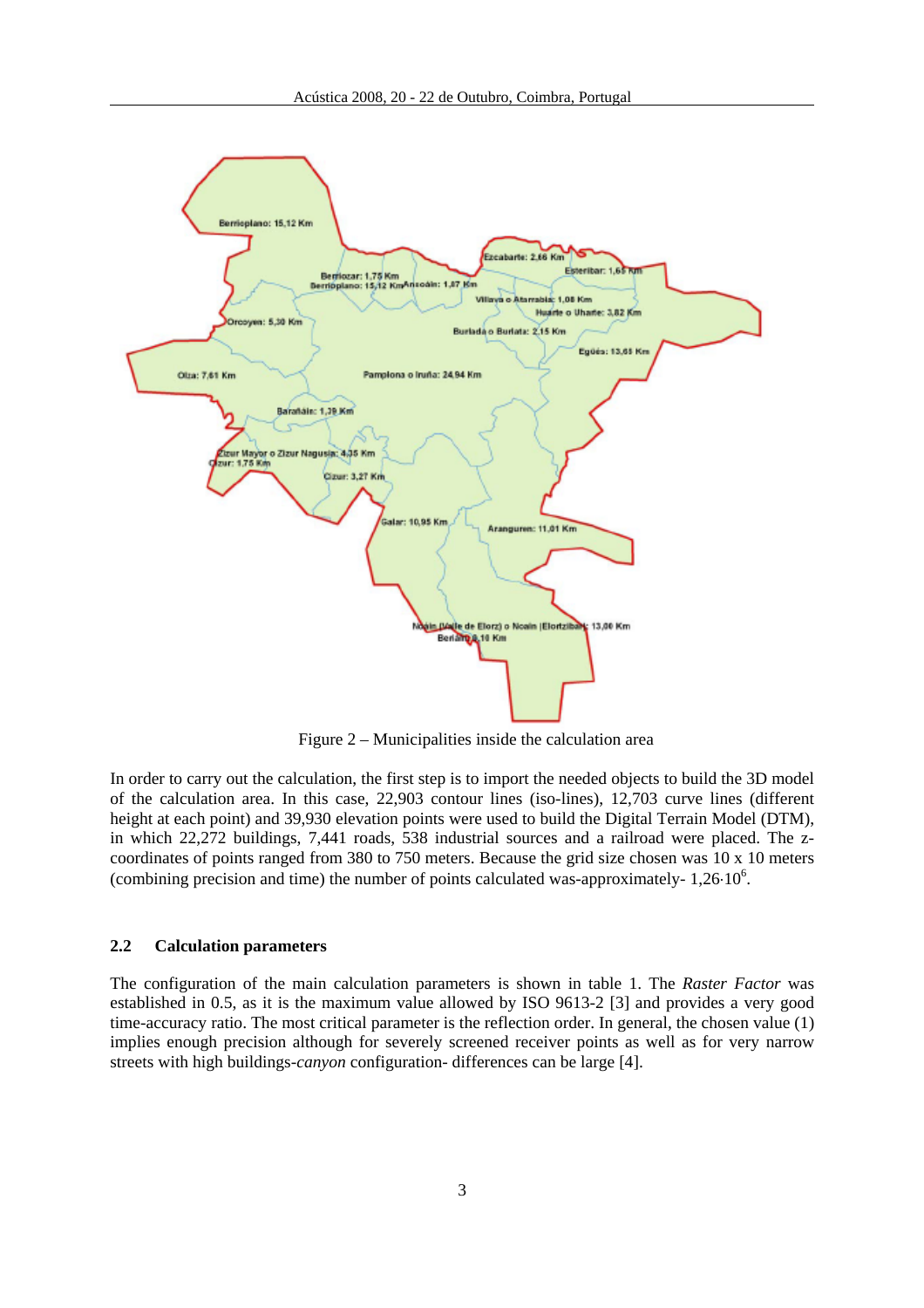| <b>Parameter</b>                                                          | <b>Value</b>                          |  |  |
|---------------------------------------------------------------------------|---------------------------------------|--|--|
| Discretization of the sources                                             | Raster factor = $0.5$                 |  |  |
| Maximum search radius                                                     | $2000 \text{ m}$                      |  |  |
| Lateral diffraction allowed                                               | No                                    |  |  |
| Tolerance (maximum error)                                                 | 0                                     |  |  |
| Grid interpolation                                                        | No                                    |  |  |
| Calculate points inside buildings                                         | N <sub>0</sub>                        |  |  |
| Building absorption                                                       | $0.21 (=1 dB)$                        |  |  |
| Ground absorption                                                         | 0.4 (mean value)                      |  |  |
| Correction limit by diffraction                                           | 25 dB                                 |  |  |
| Reflection order                                                          | 1                                     |  |  |
| Reflection depth                                                          | Infinite – Not available              |  |  |
| Max. search radius of reflecting surfaces                                 | 100 <sub>m</sub>                      |  |  |
| Minimum distance receiver-reflector and<br>interpolation (for reflection) | 1 m. Interpolation to 1 m.            |  |  |
| Max. distance source-receiver and interpolation<br>(for reflection)       | 1000 m. Interpolation from<br>1000 m. |  |  |

Table 1 – Configuration of the parameters.

### **2.3 Noise sources**

#### **2.3.1 Traffic lines**

Traffic data used for the highways surrounding Pamplona (PA-30 and PA-15) were obtained from the Transport Department of the Government of Navarre. With respect to the main roads inside the agglomeration, a public sector company supported by the Pamplona City Council provided data. These were based both in measurements and predictions. Data also included both average speed and traffic composition.

For the rest of roads several criteria were implemented. One of them was to extrapolate figures obtained from measurements to other similar roads. Another criterion was to evaluate the traffic density in function on the density of population to which the road is serving. In some cases great deviations were found but a pragmatic decision was finally taken and acceptable correlations with measurements were found. Average values of Hourly Average Intensity (HAI) for the six types of roads were as follows:

Type 1. Outlying roads. Only serving to neighbours: HAI  $(\text{day}) = 10 \text{ v/h}$ .

Type 2. Residential (very quiet areas). HAI (day) =  $50$  v/h.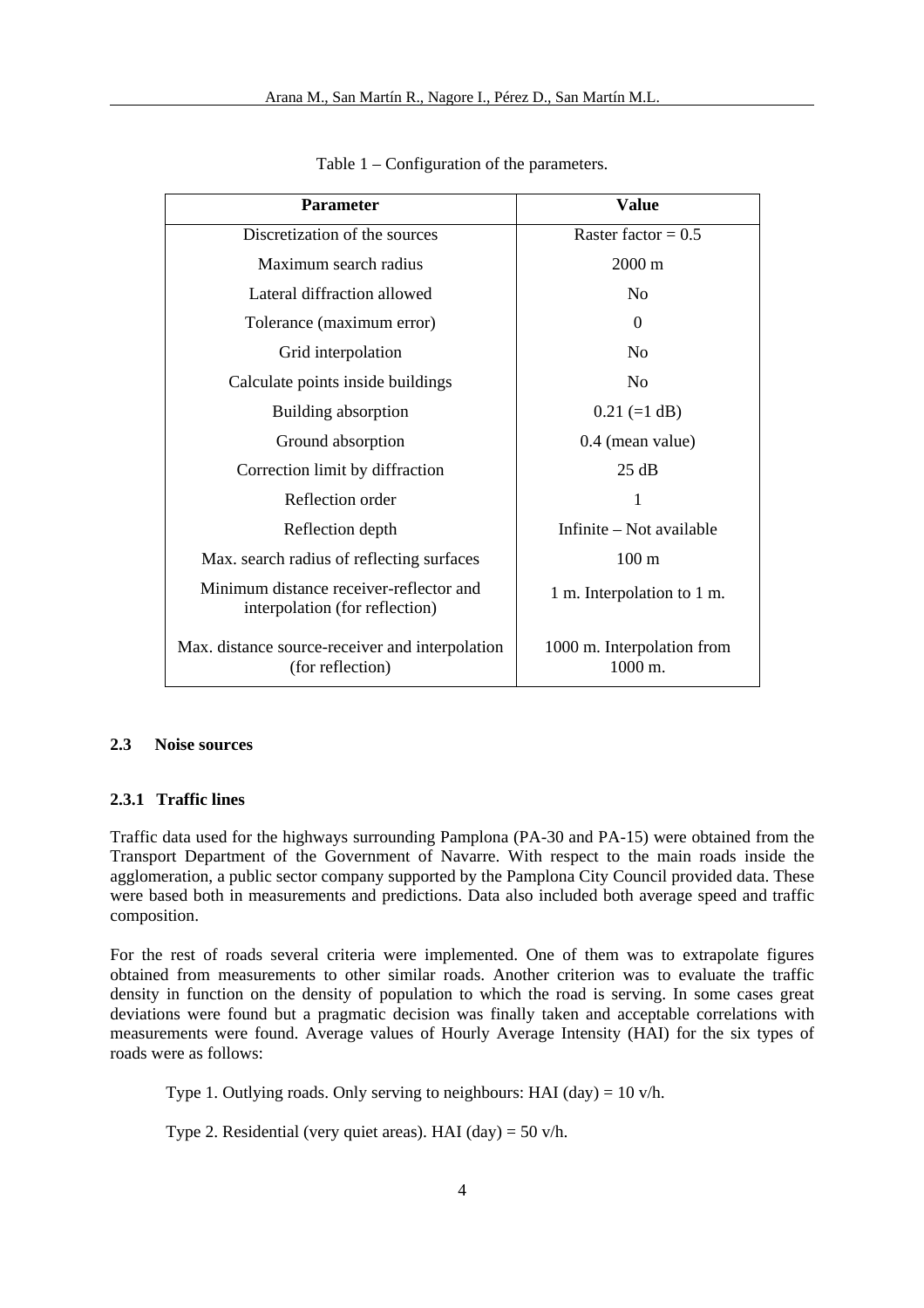Type 3. Residential. HAI  $(\text{day}) = 100 \text{ v/h}$ .

Type 4. Residential-Commercial. HAI  $(\text{day}) = 200 \text{ v/h}$ .

Type 5- Commercial. HAI  $(\text{day}) = 350 \text{ v/h}$ .

Type 6- Industrial. HAI  $(\text{day}) = 200 \text{ v/h}$ .

The hourly distribution of traffic for day, evening and night periods were obtained from data continuously recorded at 66 measurement stations. The percentages of heavy vehicles for the different types of roads were obtained from real measurements in several roads and subsequent extrapolation to similar types of roads. Several noise measurements were carried out with the aim to configure the calculation parameters according to NMPB 96 [5], mainly to adjust the type of asphalts. Correlation between predicted and measured values was quite high (differences lower than 1 dB for receiver points near to emission lines). Nevertheless, differences increased with distance.

#### **2.3.2 Railroad**

Information about timetables-leaving and arrivals- as well as about the different types of trains operating in Pamplona was given by Spanish Train Network (RENFE). Four different types of trains were introduced: Regional, Talgo, Altaria and freight trains. Railroad was divided in three segments in order to take into account different conditions of operation-accelerated, decelerated and constant speed. Several measurements were carried out with the aim of correlating measurement results with the sound power data file of the model SRM II. Results were also very satisfactory in this case.

#### **2.3.3 Industry**

Following END recommendations ISO 9613 was used, taken into account favorable conditions for the propagation model. 0, 1 and 2 values were selected, respectively, for day, evening and night periods. In order to model noise sources, both point and line sources were used. Several measurements were carried out to adjust acoustic power of sources. It was decided to assign the level  $L_{Aeq}$  in broadband for the acoustic power of the point and line sources according to the reliability of the measurement method, also influenced by limitations in time and resources.

### **2.3.4 Aircraft**

Due to the impossibility to access to reliable data about flights information (timetables, type of planes, flight paths, etc.) the solution adopted was to convert AENA's acoustic map in pdf format to vectorial and raster format in order to integrate the aircraft noise map with the other types of sources (road, railroad and industrial). From measurements carried out along one week-continuous recording- at two receiver points, predictions satisfactorily agree with measurement results.

## **3 Affected people**

With regard to people affected by noise previous research works relating to noise disturbance in the community [6] and noise mapping [7] were carried out. Nevertheless, such works were focused on the correlation between annoyance-data obtained from surveys- and noise level index Ldn-data obtained from in situ measurements. Now, affection of noise on population is evaluated from predictions.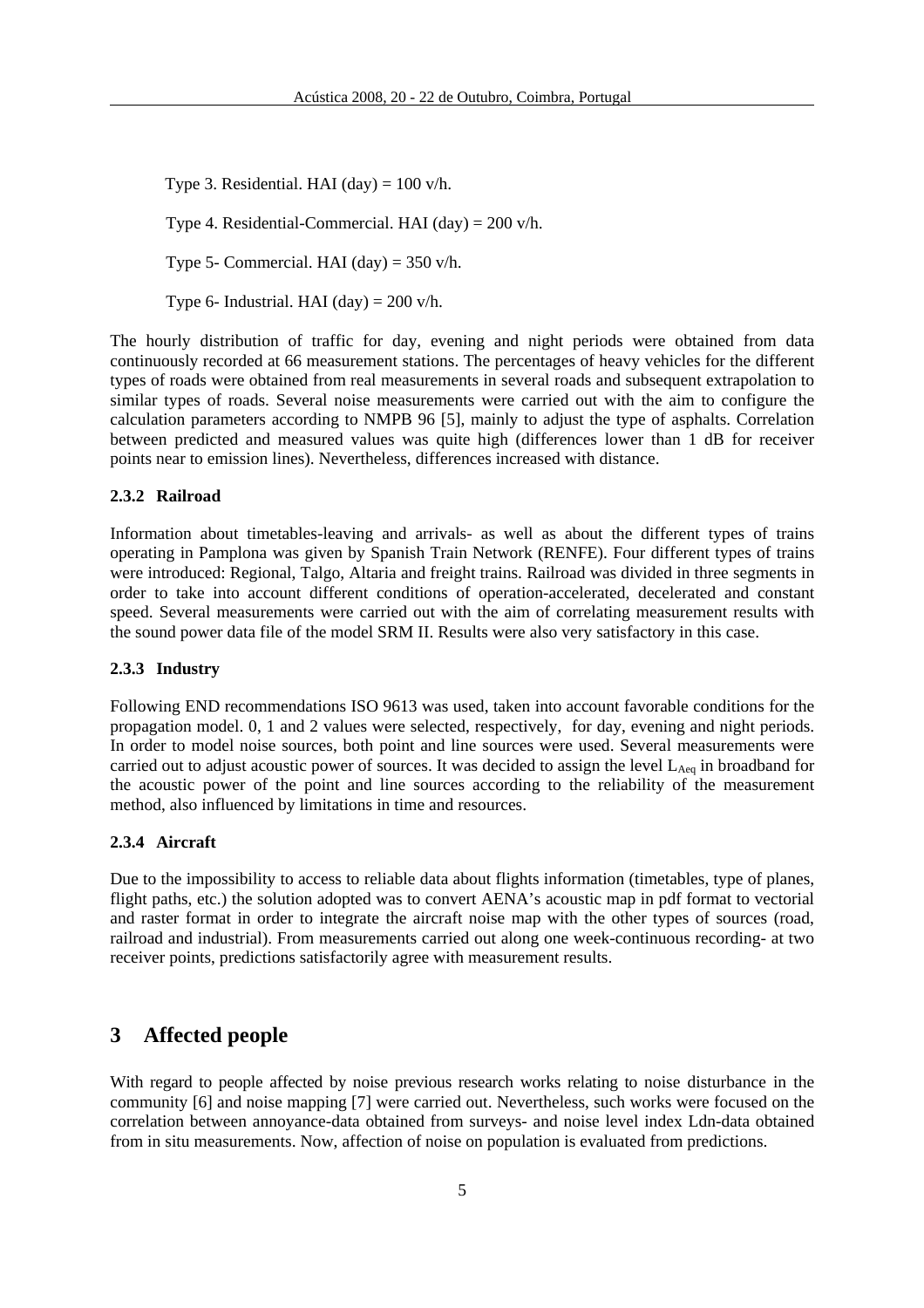According to END, the noise level at the most exposed façade of a building- 4m above the ground- is assigned to all dwellings that belong to such building. That is to say, all people living in a building are theoretically exposed to the same noise level. This procedure can actually be valid for detached or semidetached urban configuration but it could introduce errors in urban areas with high and large buildings. This is the reason why another method to evaluate affected people has been followed in this work. It consists on calculating a grid map-4 m above the ground- and assign to each dwelling of the building the level of the nearest receiver point of the grid. Results by different sources are shown in table 2 for the index Ln.

| Range (dB) | Aircraft | <b>Railroad</b> | <b>Industry</b> | Road    |
|------------|----------|-----------------|-----------------|---------|
| $50$       | $\theta$ | 6,489           | 842             | 160,074 |
| $50 - 55$  | 75       | 579             | $_{0}$          | 84,183  |
| $55 - 60$  | 0        | 62              | $_{0}$          | 32,326  |
| $60 - 65$  | 0        | 3               | $\theta$        | 3,400   |
| $65 - 70$  | 0        | 0               | $\theta$        | 132     |
| >70        |          |                 |                 | 3       |

Table 2 – Number of people affected by noise in 5 dB ranges (Ln).

It is noticeable that almost the totality of affected people is due to noise generated by road traffic. This result is clear from the noise maps showed in Figures 3 to 6.



Figure 3 – Aircraft noise map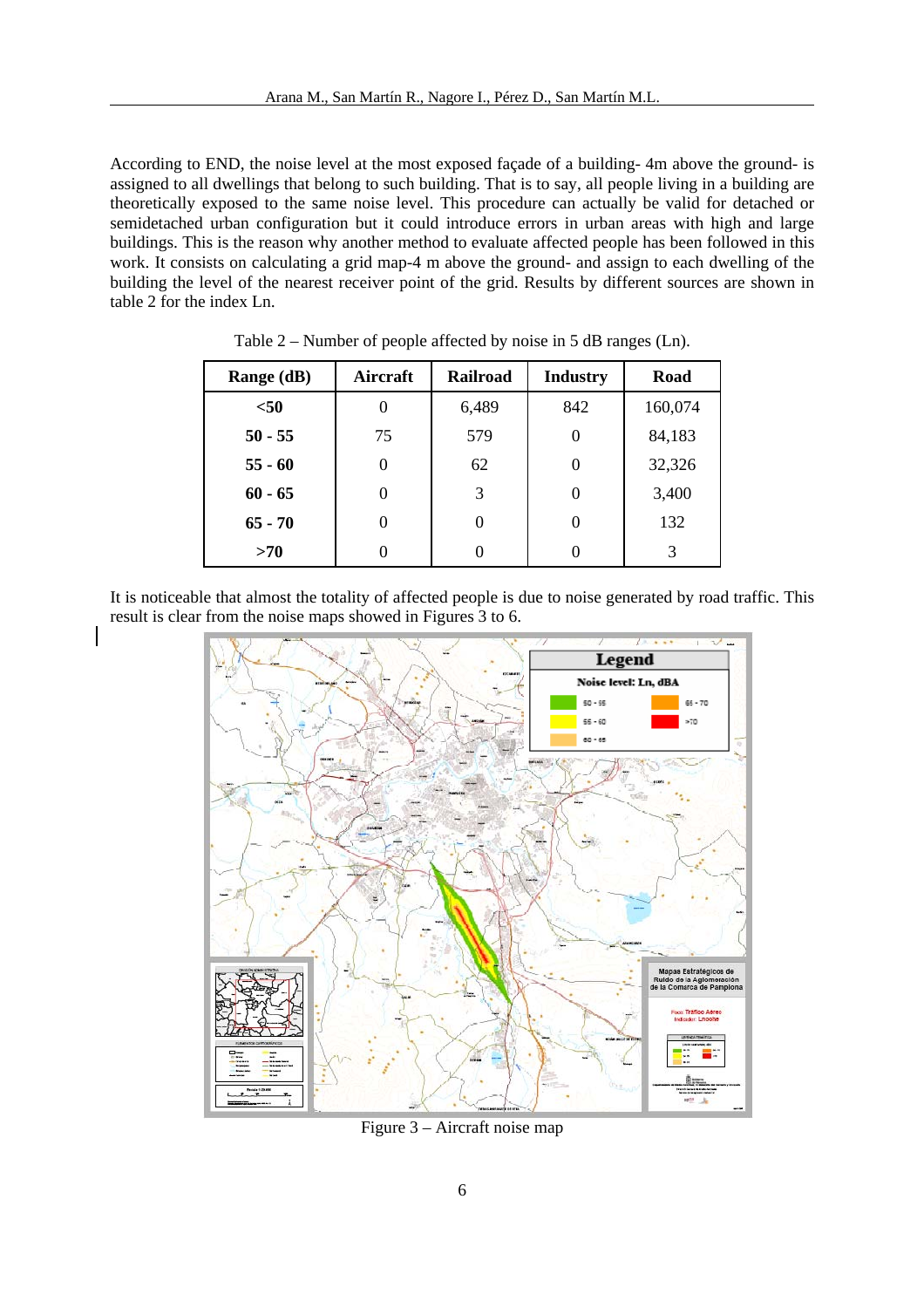



Figure 4 – Railroad noise map



Figure 5 – Industry noise map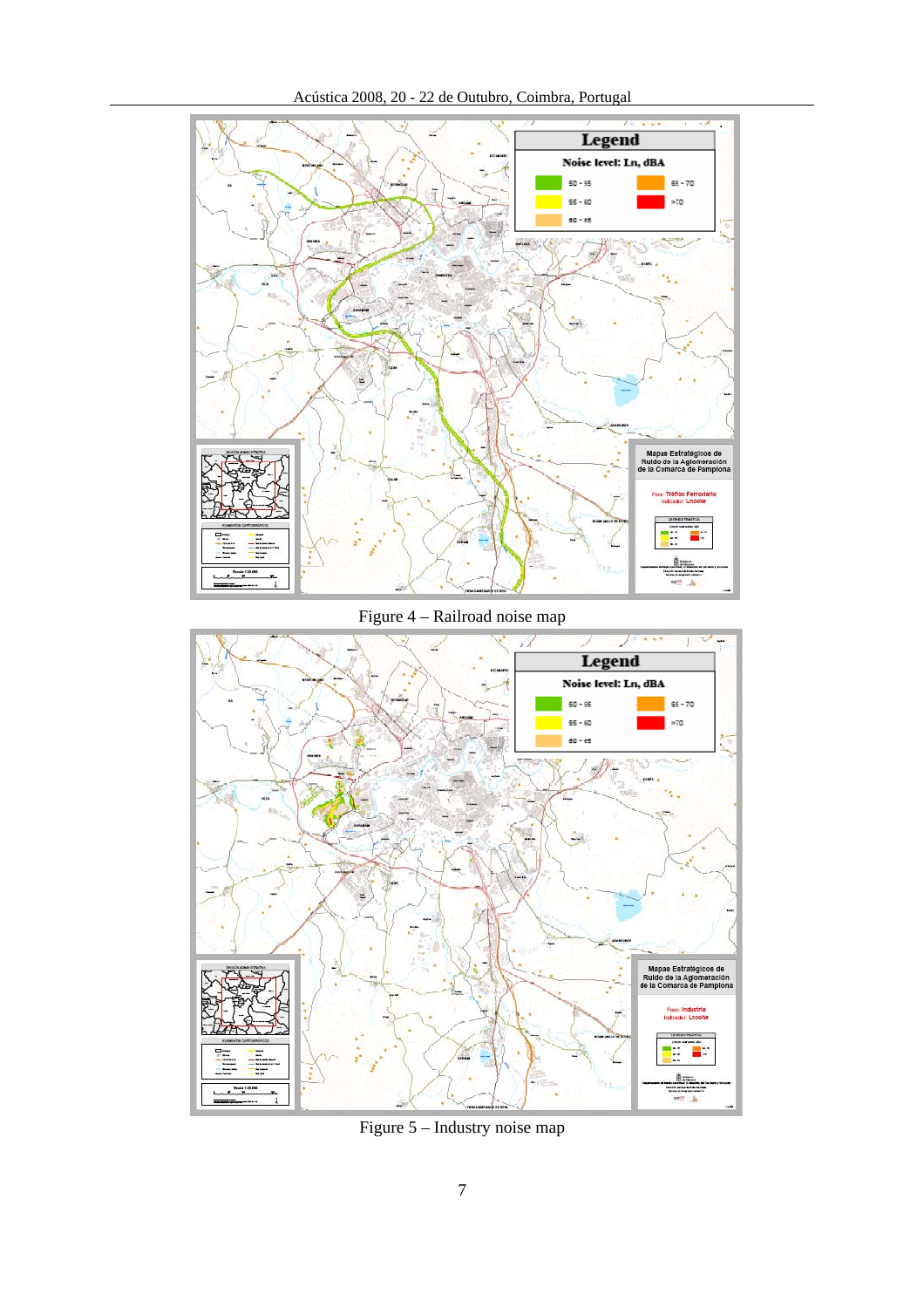

Figure 6 – Road traffic noise map

Table 3 shows the number of people affected by noise for every municipality, including Pamplona.

| Range        | $\mathbf{1}$ | $\overline{2}$ | 3              | $\overline{4}$ | 5            | 6              | 7            | 8     | 9              |
|--------------|--------------|----------------|----------------|----------------|--------------|----------------|--------------|-------|----------------|
| $50 - 55$    | 768          | 2,392          | 7,007          | 64             | 3,095        | 7,482          | 104          | 758   | $\overline{4}$ |
| $55 - 60$    | 78           | 1,010          | 1,195          | 21             | 1,421        | 1,105          | 11           | 259   |                |
| $60 - 65$    | 5            | 64             |                | 6              | 232          | 364            |              | 81    |                |
| $65 - 70$    |              | 15             |                | $\mathbf{1}$   | 46           |                |              | 6     |                |
| >70          |              |                |                |                |              |                |              |       |                |
| <b>TOTAL</b> | 1,305        | 5,738          | 22,123         | 340            | 8,122        | 18,123         | 576          | 3,399 | 6              |
|              |              |                |                |                |              |                |              |       |                |
|              |              |                |                |                |              |                |              |       |                |
| Range        | 10           | 11             | 12             | 13             | 14           | 15             | Pamplona     | 17    | 18             |
| $50 - 55$    | 40           | 49             | 899            | 1,460          | 23           | 315            | 55,974       | 2,967 | 2,186          |
| $55 - 60$    | 34           | 23             | 288            | 1,376          | 8            | 21             | 24,752       | 860   | 358            |
| $60 - 65$    | 6            | $\mathbf{1}$   | 24             | 323            | $\mathbf{1}$ | $\overline{2}$ | 2,229        | 14    | 93             |
| $65 - 70$    |              |                | 10             |                |              |                | 48           |       | 6              |
| >70          |              |                | $\mathfrak{2}$ |                |              |                | $\mathbf{1}$ |       |                |

Table 3 – Number of people affected by noise (in 5 dB ranges) for all municipalities (Ln).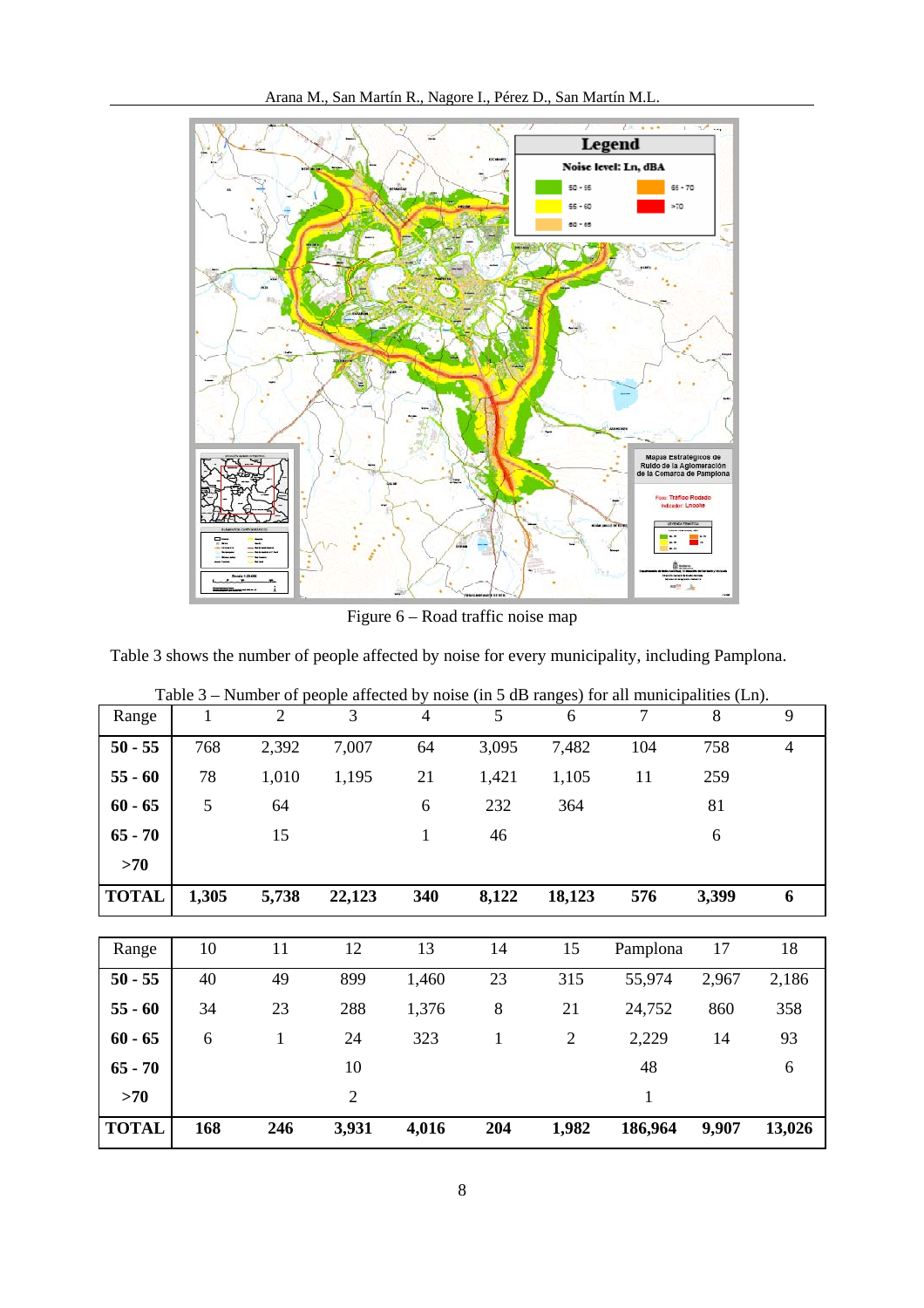Table 4 shows the number of people affected by noise for the 14 districts of Pamplona. All sources are considered.

| Range        | $\mathbf{1}$ | $\overline{2}$ | $\overline{3}$ | $\overline{4}$ | 5            | 6      | $\overline{7}$ |
|--------------|--------------|----------------|----------------|----------------|--------------|--------|----------------|
| $50 - 55$    | 922          | 4,392          | 1,763          | 1,590          | 5,361        | 1,043  | 1,958          |
| $55 - 60$    | 277          | 5,167          | 1,108          | 108            | 985          | 511    | 923            |
| $60 - 65$    | 64           | 891            | 334            | 3              | 73           | 11     | 9              |
| $65 - 70$    |              | $\overline{4}$ | 20             |                | 6            |        |                |
| >70          |              |                |                |                | $\mathbf{1}$ |        |                |
| <b>TOTAL</b> | 1,930        | 20,379         | 7,416          | 12,149         | 18,144       | 5,227  | 5,510          |
|              |              |                |                |                |              |        |                |
| Range        | 8            | 9              | 10             | 11             | 12           | 13     | 14             |
| $50 - 55$    | 8,493        | 3,342          | 3,000          | 3,856          | 8,127        | 4,223  | 7,904          |
| $55 - 60$    | 3,994        | 1,836          | 1,402          | 2,559          | 1,754        | 1,052  | 3,076          |
| $60 - 65$    | 49           | 66             | 184            | 249            | 86           | 105    | 105            |
| $65 - 70$    |              |                | 18             |                |              |        |                |
| >70          |              |                |                |                |              |        |                |
| <b>TOTAL</b> | 23,647       | 11,363         | 11,364         | 13,992         | 23,377       | 11,302 | 21,164         |

Table 4. Number of people affected by noise (in 5 dB ranges) for all districts of Pamplona (Ln)

Finally, table 5 shows the percentage of people affected by noise according to two limit figures. 65-55 dBA for Ld/Ln respectively (Autonomous legislation in Navarre) and 60-50 dBA for Ld/Ln respectively (new Spanish legislation for future urbanizations).

Table 5 – Percentage of people affected by noise (Agglomeration of Pamplona).

| % Affected people | Ld  | Ln  |
|-------------------|-----|-----|
| 65-55 dBA         | 9%  | 13% |
| 60-50 dBA         | 37% | 44% |